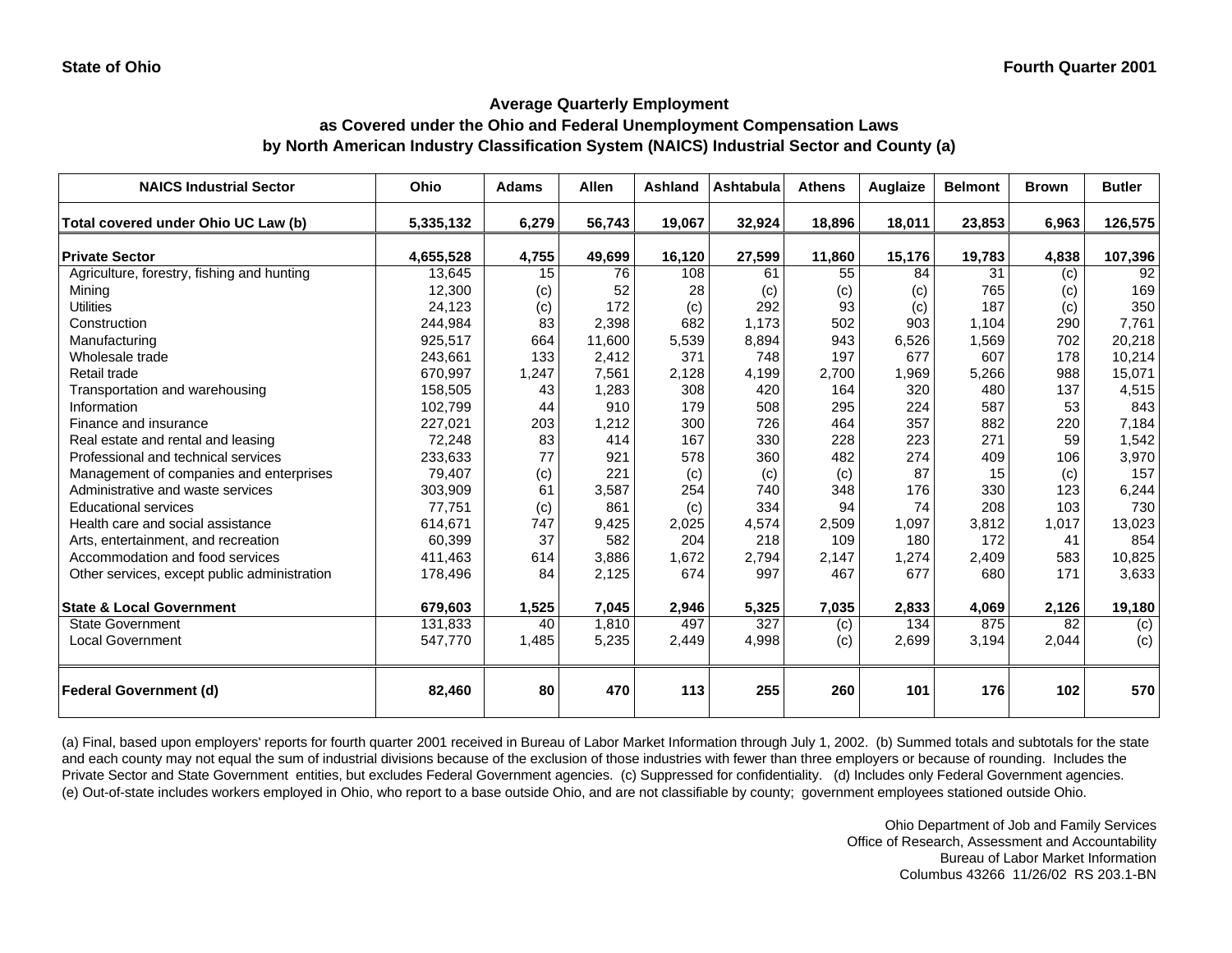#### **Average Quarterly Employment as Covered under the Ohio and Federal Unemployment Compensation Laws by North American Industry Classification System (NAICS) Industrial Sector and County (a)**

| <b>NAICS Industrial Sector</b>               | Carroll         | Champaign | <b>Clark</b> | <b>Clermont</b> | <b>Clinton</b> | Columbiana | Coshocton | Crawford | Cuyahoga | <b>Darke</b> |
|----------------------------------------------|-----------------|-----------|--------------|-----------------|----------------|------------|-----------|----------|----------|--------------|
| Total covered under Ohio UC Law (b)          | 6,391           | 11,124    | 54,777       | 49,045          | 24,108         | 32,938     | 12,591    | 16,391   | 776,572  | 18,945       |
| <b>Private Sector</b>                        | 5,447           | 9,166     | 47,265       | 42,307          | 20,889         | 28,054     | 10,960    | 14,169   | 688,854  | 16,693       |
| Agriculture, forestry, fishing and hunting   | 19              | 83        | 500          | 19              | 26             | 105        | 78        | 152      | 501      | 666          |
| Mining                                       | 19              | (c)       | 38           | 15              | (c)            | 200        | 102       | (c)      | 325      | (c)          |
| <b>Utilities</b>                             | (c)             | (c)       | 225          | 679             | (c)            | (c)        | 442       | (c)      | 2,253    | (c)          |
| Construction                                 | 322             | 315       | 1,995        | 3,737           | 366            | 1,281      | 341       | 597      | 27,518   | 1,354        |
| Manufacturing                                | 1,892           | 3,509     | 10,904       | 7,845           | 4,399          | 8,201      | 3.770     | 5,656    | 103,736  | 4,304        |
| Wholesale trade                              | 247             | 273       | 2,648        | 2,033           | 571            | 902        | 178       | 709      | 42,067   | 872          |
| Retail trade                                 | 806             | 1,211     | 8,272        | 8,449           | 2,156          | 4,476      | 1,254     | 1,469    | 82,154   | 2,303        |
| Transportation and warehousing               | 148             | 70        | 2,135        | 546             | (c)            | 1,299      | 400       | 165      | 22,259   | 755          |
| Information                                  | 84              | 114       | 526          | 1,308           | 416            | 307        | 86        | 93       | 19,656   | 164          |
| Finance and insurance                        | 123             | 276       | 998          | 2,552           | 759            | 726        | 236       | 633      | 54,588   | 613          |
| Real estate and rental and leasing           | 51              | 484       | 511          | 571             | 270            | 208        | 63        | 77       | 14,488   | 148          |
| Professional and technical services          | 88              | 94        | 1,047        | 1,926           | 178            | 715        | 421       | 443      | 46,965   | 479          |
| Management of companies and enterprises      | (c)             | (c)       | 90           | 122             | 136            | (c)        | 20        | (c)      | 14,404   | (c)          |
| Administrative and waste services            | 146             | 189       | 1,953        | 1,647           | 485            | 1,109      | 554       | 222      | 46,258   | 508          |
| <b>Educational services</b>                  | (c)             | (c)       | 742          | 365             | (c)            | 133        | 34        | (c)      | 17,461   | (c)          |
| Health care and social assistance            | 627             | 990       | 7,785        | 4,043           | 873            | 4,562      | 1,670     | 1,940    | 103,008  | 1,978        |
| Arts, entertainment, and recreation          | 114             | 119       | 447          | 533             | 105            | 220        | 259       | 103      | 10,268   | 108          |
| Accommodation and food services              | 538             | 759       | 4,418        | 4,268           | 1,183          | 2,469      | 653       | 1,213    | 54,754   | 1,127        |
| Other services, except public administration | 181             | 377       | 2,031        | 1,651           | 397            | 1,038      | 398       | 485      | 26,192   | 625          |
| <b>State &amp; Local Government</b>          | 944             | 1,959     | 7,512        | 6,736           | 3,220          | 4,886      | 1,632     | 2,222    | 87,717   | 2,252        |
| <b>State Government</b>                      | $\overline{33}$ | 54        | 415          | 591             | 130            | 346        | 48        | 102      | 5,732    | 57           |
| <b>Local Government</b>                      | 911             | 1,905     | 7,097        | 6,145           | 3,090          | 4,540      | 1,584     | 2,120    | 81,985   | 2,195        |
| <b>Federal Government (d)</b>                | 55              | 83        | 651          | 330             | 152            | 602        | 103       | 87       | 16,749   | 122          |

(a) Final, based upon employers' reports for fourth quarter 2001 received in Bureau of Labor Market Information through July 1, 2002. (b) Summed totals and subtotals for the state and each county may not equal the sum of industrial divisions because of the exclusion of those industries with fewer than three employers or because of rounding. Includes the Private Sector and State Government entities, but excludes Federal Government agencies. (c) Suppressed for confidentiality. (d) Includes only Federal Government agencies. (e) Out-of-state includes workers employed in Ohio, who report to a base outside Ohio, and are not classifiable by county; government employees stationed outside Ohio.

> Ohio Department of Job and Family Services Office of Research, Assessment and Accountability Bureau of Labor Market Information Columbus 43266 11/26/02 RS 203.1-BN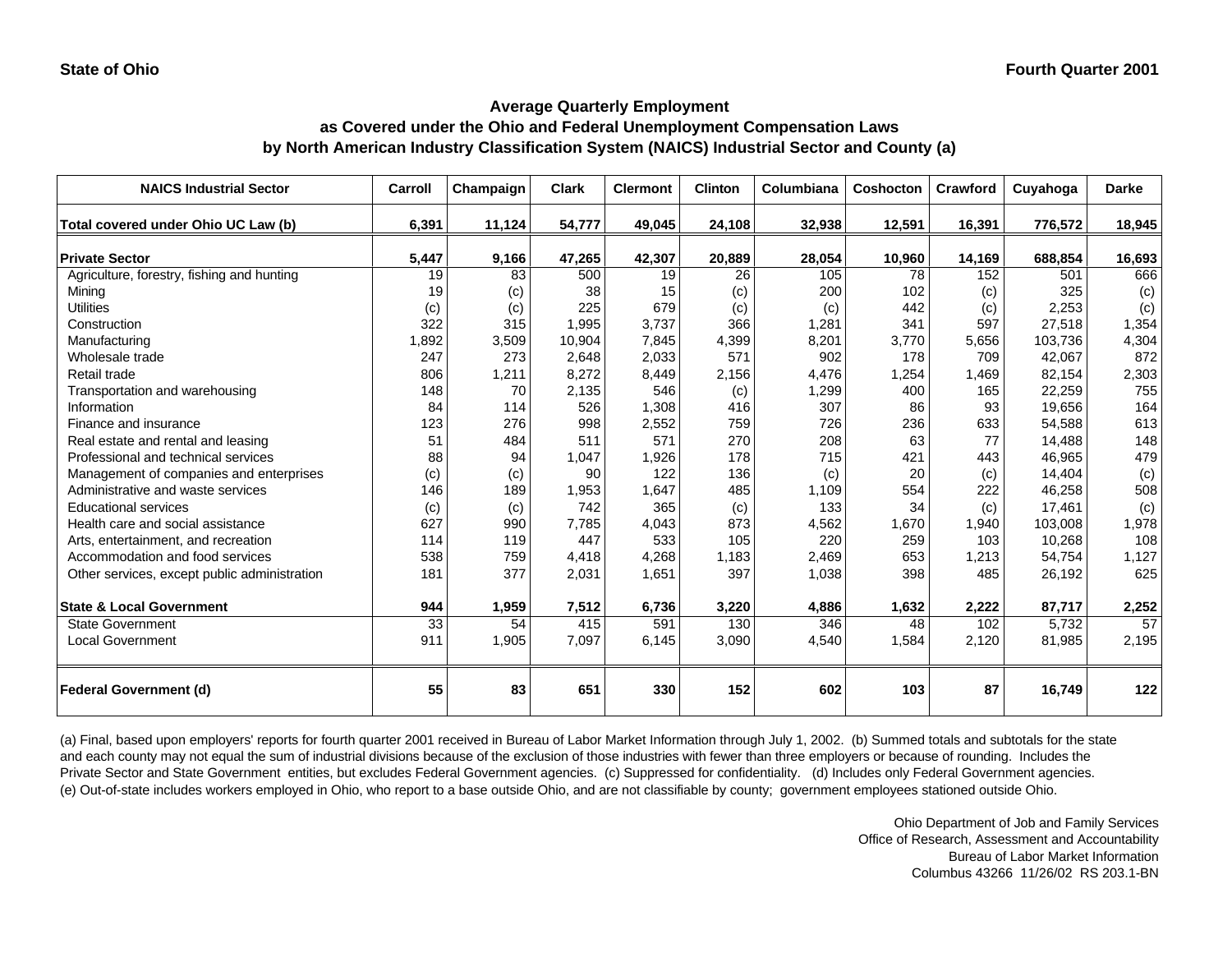#### **Average Quarterly Employment as Covered under the Ohio and Federal Unemployment Compensation Laws by North American Industry Classification System (NAICS) Industrial Sector and County (a)**

| <b>NAICS Industrial Sector</b>               | <b>Defiance</b> | <b>Delaware</b> | Erie   | <b>Fairfield</b> | <b>Fayette</b> | <b>Franklin</b> | <b>Fulton</b> | Gallia | Geauga | Greene |
|----------------------------------------------|-----------------|-----------------|--------|------------------|----------------|-----------------|---------------|--------|--------|--------|
| Total covered under Ohio UC Law (b)          | 17,568          | 40,236          | 37,492 | 34,218           | 10,888         | 691,346         | 21,018        | 11,844 | 32,459 | 50,312 |
| <b>Private Sector</b>                        | 15,500          | 35,135          | 31,959 | 27,085           | 9,280          | 595,728         | 18,747        | 9,930  | 28,552 | 41,385 |
| Agriculture, forestry, fishing and hunting   | (c)             | 138             | 199    | 60               | 14             | 256             | 226           | 44     | 271    | 112    |
| Mining                                       | (c)             | (c)             | 165    | 19               | (c)            | 364             | (c)           | (c)    | (c)    | (c)    |
| <b>Utilities</b>                             | 21              | (c)             | (c)    | 178              | (c)            | 2,700           | (c)           | 839    | (c)    | (c)    |
| Construction                                 | 699             | 2,948           | 1,332  | 2,273            | 298            | 30,983          | 1.061         | 405    | 2,255  | 1,769  |
| Manufacturing                                | 5,883           | 4,846           | 8,749  | 5,740            | 2,963          | 53,841          | 9,205         | 1,021  | 9,773  | 4,615  |
| Wholesale trade                              | 538             | 1,657           | 1,292  | 601              | 365            | 32,495          | 902           | 206    | 1,648  | 1,186  |
| Retail trade                                 | 2,679           | 7,253           | 4,656  | 5,425            | 2,120          | 95,687          | 1,939         | 1,885  | 2,992  | 9,220  |
| Transportation and warehousing               | 332             | 691             | 794    | 489              | 474            | 27,596          | 184           | 327    | 607    | 637    |
| Information                                  | 265             | 221             | 540    | 327              | 58             | 19,236          | 99            | 145    | 173    | 1,082  |
| Finance and insurance                        | 523             | 3,281           | 695    | 774              | 342            | 49,940          | 462           | 346    | 552    | 1,650  |
| Real estate and rental and leasing           | 94              | 493             | 311    | 458              | 129            | 12,772          | 133           | 77     | 187    | 541    |
| Professional and technical services          | 243             | 2,748           | 588    | 937              | 106            | 43,593          | 301           | 83     | 1,024  | 4,793  |
| Management of companies and enterprises      | 114             | 679             | (c)    | 112              | (c)            | 12,722          | (c)           | (c)    | 120    | 437    |
| Administrative and waste services            | 394             | 1,215           | 870    | 1,345            | 177            | 53,268          | 367           | 151    | 1,464  | 1,936  |
| <b>Educational services</b>                  | 261             | 820             | 323    | 260              | (c)            | 8,216           | (c)           | (c)    | 555    | 1,576  |
| Health care and social assistance            | 1,472           | 2,524           | 4,224  | 2,827            | 913            | 65,836          | 1,811         | 2,734  | 2,849  | 4,647  |
| Arts, entertainment, and recreation          | 141             | 1,239           | 1,729  | 294              | 56             | 7,963           | 362           | 28     | 718    | 603    |
| Accommodation and food services              | 1,293           | 3,215           | 4,083  | 3,550            | 1,024          | 55,161          | 1,070         | 971    | 2,260  | 5,247  |
| Other services, except public administration | 528             | 934             | 1,324  | 1,415            | 209            | 23,098          | 501           | 324    | 991    | 1,190  |
| <b>State &amp; Local Government</b>          | 2,068           | 5,101           | 5,531  | 7,134            | 1,607          | 95,619          | 2,272         | 1,913  | 3,906  | 8,927  |
| <b>State Government</b>                      | 110             | 938             | 1,030  | 861              | 53             | 45,510          | 154           | (c)    | 227    | (c)    |
| <b>Local Government</b>                      | 1,958           | 4,163           | 4,501  | 6,273            | 1,554          | 50,109          | 2,118         | (c)    | 3,679  | (c)    |
| <b>Federal Government (d)</b>                | 114             | 229             | 203    | 241              | 64             | 12,473          | 102           | 91     | 138    | 11,040 |

(a) Final, based upon employers' reports for fourth quarter 2001 received in Bureau of Labor Market Information through July 1, 2002. (b) Summed totals and subtotals for the state and each county may not equal the sum of industrial divisions because of the exclusion of those industries with fewer than three employers or because of rounding. Includes the Private Sector and State Government entities, but excludes Federal Government agencies. (c) Suppressed for confidentiality. (d) Includes only Federal Government agencies. (e) Out-of-state includes workers employed in Ohio, who report to a base outside Ohio, and are not classifiable by county; government employees stationed outside Ohio.

> Ohio Department of Job and Family Services Office of Research, Assessment and Accountability Bureau of Labor Market Information Columbus 43266 11/26/02 RS 203.1-BN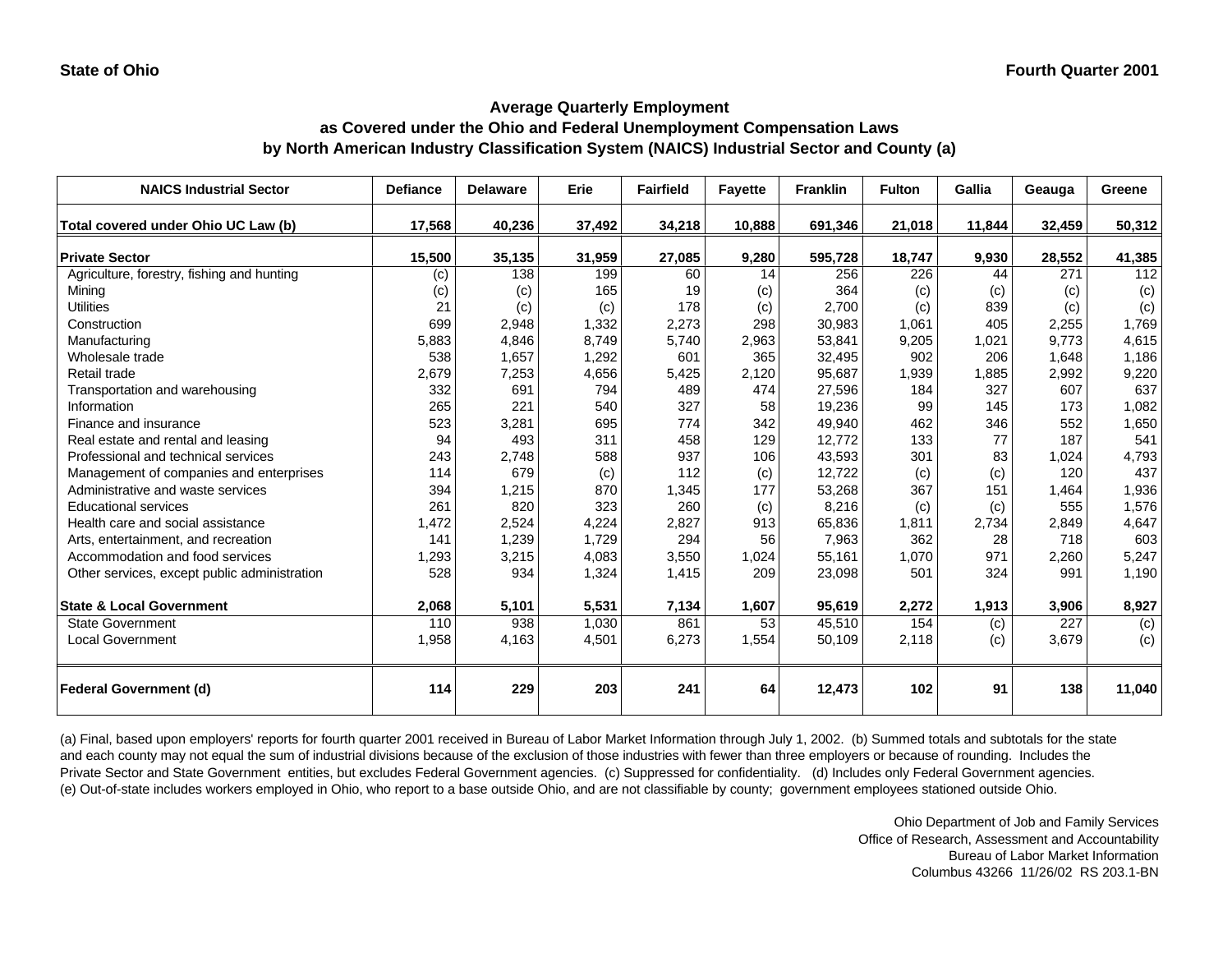#### **as Covered under the Ohio and Federal Unemployment Compensation Laws by North American Industry Classification System (NAICS) Industrial Sector and County (a)**

| <b>NAICS Industrial Sector</b>               | <b>Guernsey</b> | <b>Hamilton</b> | <b>Hancock</b> | <b>Hardin</b> | <b>Harrison</b> | <b>Henry</b> | Highland       | <b>Hocking</b> | <b>Holmes</b> | <b>Huron</b> |
|----------------------------------------------|-----------------|-----------------|----------------|---------------|-----------------|--------------|----------------|----------------|---------------|--------------|
| Total covered under Ohio UC Law (b)          | 14,674          | 546,673         | 41,419         | 8,424         | 3,947           | 11,744       | 11,094         | 7,041          | 16,121        | 25,954       |
| <b>Private Sector</b>                        | 12,122          | 498,783         | 38,045         | 6,793         | 3,056           | 9,572        | 8,827          | 5,383          | 14,639        | 23,154       |
| Agriculture, forestry, fishing and hunting   | 20              | 212             | (c)            | 37            | 49              | 135          | (c)            | 20             | 190           | 603          |
| Mining                                       | 89              | 329             | 1,589          | (c)           | 371             | (c)          | 117            | (c)            | 188           | (c)          |
| <b>Utilities</b>                             | 48              | 2,843           | 128            | 50            | (c)             | 29           | 79             | (c)            | (c)           | 45           |
| Construction                                 | 629             | 25,596          | 1,278          | 238           | 145             | 590          | 432            | 355            | 1,139         | 1,649        |
| Manufacturing                                | 2,583           | 70,040          | 11,700         | 2,159         | 707             | 3,758        | 3,026          | 1,449          | 6,287         | 9,549        |
| Wholesale trade                              | 391             | 30,631          | 1,162          | 237           | 160             | 261          | 267            | 139            | 665           | 728          |
| Retail trade                                 | 2,240           | 59,722          | 5,533          | 1,032         | 368             | 1,091        | 1,622          | 1,180          | 1,721         | 2,614        |
| Transportation and warehousing               | 281             | 14,476          | 1,955          | 108           | 95              | 592          | 168            | 96             | 340           | 952          |
| Information                                  | 191             | 12,992          | 452            | 75            | 22              | 101          | 347            | 87             | 103           | 420          |
| Finance and insurance                        | 281             | 25,946          | 898            | 172           | (c)             | 258          | 370            | 175            | 349           | 438          |
| Real estate and rental and leasing           | 86              | 9,428           | 328            | 38            | 62              | (c)          | 98             | 72             | 50            | 119          |
| Professional and technical services          | 225             | 35,758          | 746            | 95            | 47              | 162          | 123            | 86             | 261           | 483          |
| Management of companies and enterprises      | 79              | 26,074          | 676            | (c)           | (c)             | (c)          | (c)            | (c)            | 69            | 57           |
| Administrative and waste services            | 1,088           | 38,124          | 2,681          | 72            | 22              | 195          | 126            | 97             | 420           | 418          |
| <b>Educational services</b>                  | 45              | 9,636           | (c)            | (c)           | (c)             | 51           | (c)            | 27             | (c)           | (c)          |
| Health care and social assistance            | 1,995           | 69,989          | 3,424          | 676           | 588             | 1,071        | 935            | 556            | 1,215         | 2,066        |
| Arts, entertainment, and recreation          | 57              | 6,708           | 265            | 85            | 52              | 23           | $\overline{7}$ | 84             | 68            | 147          |
| Accommodation and food services              | 1,450           | 40,216          | 3,133          | 776           | 210             | 569          | 871            | 644            | 1,197         | 1,960        |
| Other services, except public administration | 345             | 20,061          | 1,105          | 258           | 97              | 286          | 229            | 199            | 339           | 646          |
| <b>State &amp; Local Government</b>          | 2,551           | 47,892          | 3,372          | 1,632         | 892             | 2,170        | 2,268          | 1,656          | 1,482         | 2,801        |
| <b>State Government</b>                      | 828             | (c)             | 219            | 38            | 31              | 199          | 111            | 359            | 39            | 93           |
| <b>Local Government</b>                      | 1,723           | (c)             | 3,153          | 1,594         | 861             | 1,971        | 2,157          | 1,297          | 1,443         | 2,708        |
| <b>Federal Government (d)</b>                | 126             | 10,656          | 187            | 91            | 69              | 82           | 120            | 52             | 78            | 153          |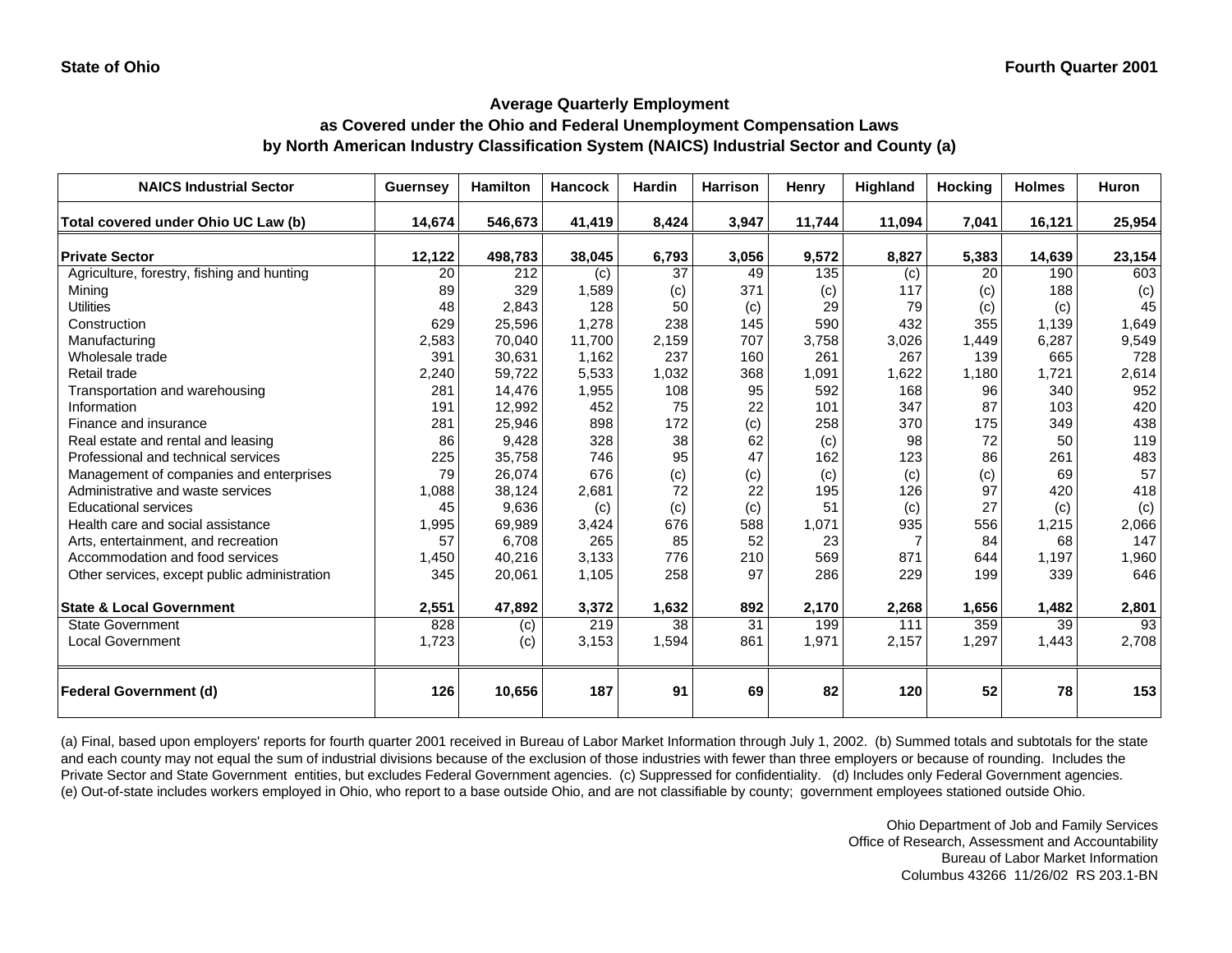#### **as Covered under the Ohio and Federal Unemployment Compensation Laws by North American Industry Classification System (NAICS) Industrial Sector and County (a)**

| <b>NAICS Industrial Sector</b>               | <b>Jackson</b> | <b>Jefferson</b> | <b>Knox</b> | Lake   | Lawrence | <b>Licking</b> | Logan  | Lorain  | Lucas   | <b>Madison</b> |
|----------------------------------------------|----------------|------------------|-------------|--------|----------|----------------|--------|---------|---------|----------------|
| Total covered under Ohio UC Law (b)          | 11,192         | 24,524           | 18,047      | 97,066 | 11,796   | 52,947         | 20,376 | 100,637 | 233,265 | 12,950         |
| <b>Private Sector</b>                        | 9,722          | 20,750           | 15,219      | 85,062 | 8,634    | 45,993         | 18,106 | 86,162  | 205,367 | 9,988          |
| Agriculture, forestry, fishing and hunting   | 279            | (c)              | 95          | 834    | 8        | 880            | 63     | 576     | 358     | 103            |
| Minina                                       | 398            | 69               | 110         | (c)    | (c)      | (c)            | 40     | 12      | 123     | (c)            |
| <b>Utilities</b>                             | (c)            | 861              | 49          | (c)    | 92       | 166            | (c)    | 563     | 911     | (c)            |
| Construction                                 | 354            | 1,230            | 800         | 4,857  | 762      | 3,045          | 727    | 5,788   | 12,133  | 444            |
| Manufacturing                                | 3,640          | 3,366            | 4,571       | 23,710 | 577      | 8,502          | 6,334  | 24,110  | 30,561  | 3,129          |
| Wholesale trade                              | 198            | 638              | 442         | 3,961  | 157      | 847            | 427    | 2,550   | 9,271   | 386            |
| Retail trade                                 | 1,644          | 3,317            | 2,069       | 14,739 | 2,234    | 9,317          | 1,839  | 13,612  | 31,920  | 1,329          |
| Transportation and warehousing               | 267            | 450              | 194         | 884    | 552      | 1,472          | 1,373  | 1,979   | 8,406   | 380            |
| Information                                  | 110            | 732              | 188         | 899    | 97       | 571            | 129    | 1,419   | 3,612   | 61             |
| Finance and insurance                        | 296            | 523              | 409         | 1,969  | 305      | 2,674          | 489    | 1,928   | 6,286   | 150            |
| Real estate and rental and leasing           | 36             | 287              | 156         | 948    | 65       | 754            | 191    | 1.010   | 3,353   | 101            |
| Professional and technical services          | 139            | 493              | 255         | 3,174  | 217      | 1,345          | 677    | 1,923   | 9,764   | 418            |
| Management of companies and enterprises      | 76             | (c)              | 89          | 663    | (c)      | (c)            | (c)    | 359     | 2,465   | (c)            |
| Administrative and waste services            | 106            | 816              | 365         | 4,214  | 294      | 2,093          | 2,165  | 3,968   | 15,914  | 570            |
| <b>Educational services</b>                  | (c)            | 598              | 1,189       | 945    | 45       | 1,004          | 36     | 1,949   | 3,612   | 71             |
| Health care and social assistance            | 1,001          | 4,330            | 2,096       | 9,589  | 1,720    | 5,470          | 1,527  | 11.877  | 34,518  | 1,773          |
| Arts, entertainment, and recreation          | 51             | 198              | 145         | 933    | 59       | 497            | 259    | 1,169   | 3,474   | 16             |
| Accommodation and food services              | 799            | 1,864            | 1,431       | 8,269  | 1,089    | 5,077          | 1,228  | 7,522   | 19,895  | 914            |
| Other services, except public administration | 267            | 969              | 568         | 3,592  | 303      | 1,803          | 576    | 3,851   | 8,791   | 134            |
| <b>State &amp; Local Government</b>          | 1,469          | 3,774            | 2,826       | 12,005 | 3,165    | 6,954          | 2,268  | 14,472  | 27,898  | 2,963          |
| <b>State Government</b>                      | 145            | 99               | (c)         | 134    | 350      | 811            | 94     | 1,257   | 7,883   | 1,379          |
| <b>Local Government</b>                      | 1,324          | 3,675            | (c)         | 11,871 | 2,815    | 6,143          | 2,174  | 13,215  | 20,015  | 1,584          |
| <b>Federal Government (d)</b>                | 75             | 259              | 124         | 495    | 152      | 518            | 155    | 1,209   | 2,248   | 85             |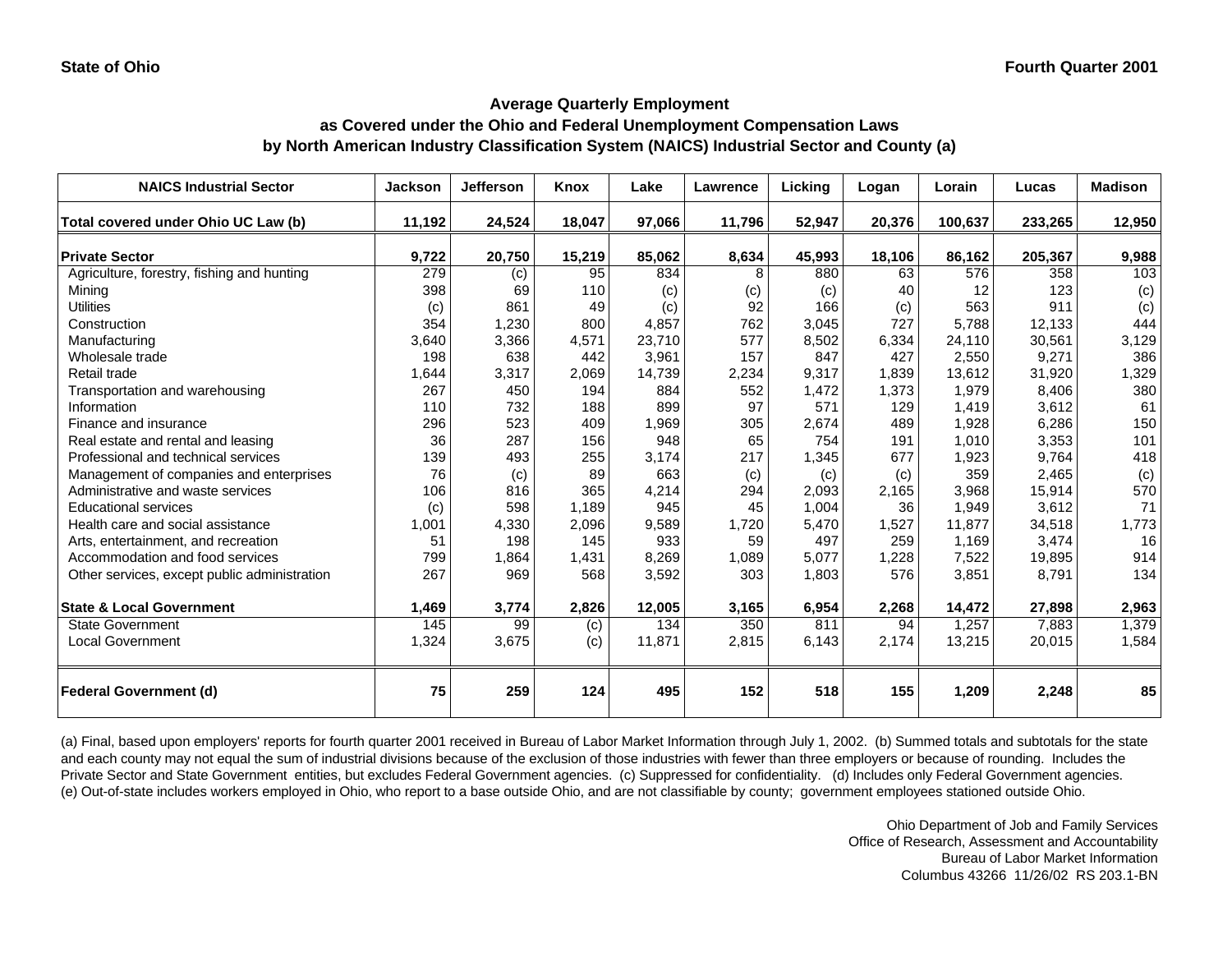#### **as Covered under the Ohio and Federal Unemployment Compensation Laws by North American Industry Classification System (NAICS) Industrial Sector and County (a)**

| <b>NAICS Industrial Sector</b>               | <b>Mahoning</b> | <b>Marion</b> | Medina | <b>Meigs</b> | <b>Mercer</b> | <b>Miami</b>    | <b>Monroe</b>   | <b>Montgomery</b> | Morgan | <b>Morrow</b> |
|----------------------------------------------|-----------------|---------------|--------|--------------|---------------|-----------------|-----------------|-------------------|--------|---------------|
| Total covered under Ohio UC Law (b)          | 106,749         | 28,347        | 52,989 | 4,783        | 15,087        | 42,753          | 4,422           | 290,014           | 3,334  | 6,146         |
| <b>Private Sector</b>                        | 93,557          | 22,538        | 46,248 | 3,666        | 12,543        | 37,957          | 3,535           | 260,279           | 2,639  | 4,584         |
| Agriculture, forestry, fishing and hunting   | 270             | 55            | 212    | 190          | 290           | 107             | 25              | 244               | 18     | 24            |
| Mining                                       | 237             | 26            | (c)    | (c)          | (c)           | (c)             | 32              | (c)               | (c)    | 21            |
| <b>Utilities</b>                             | 674             | (c)           | (c)    | (c)          | (c)           | 179             | (c)             | (c)               | 299    | (c)           |
| Construction                                 | 6,115           | 1,258         | 3,486  | 508          | 928           | 2.017           | 172             | 11,307            | 232    | 280           |
| Manufacturing                                | 11,526          | 6,913         | 10,294 | 118          | 3,887         | 12,817          | 2,049           | 49,835            | 657    | 1,641         |
| Wholesale trade                              | 4,358           | 493           | 2,793  | 59           | 618           | 1,955           | 61              | 11,624            | 64     | 90            |
| Retail trade                                 | 16,323          | 3,434         | 7,135  | 637          | 1,840         | 5,695           | 375             | 32,468            | 375    | 697           |
| Transportation and warehousing               | 2,687           | 695           | 1,232  | 41           | 464           | 745             | 87              | 10,719            | (c)    | 124           |
| Information                                  | 2,021           | (c)           | 486    | (c)          | 175           | 407             | 34              | 9,769             | 40     | 46            |
| Finance and insurance                        | 3,314           | 495           | 1,162  | 159          | 614           | 830             | 112             | 10,039            | 100    | 86            |
| Real estate and rental and leasing           | 1,095           | 299           | 482    | 20           | 111           | 373             | 21              | 3,627             | (c)    | 48            |
| Professional and technical services          | 2,984           | 911           | 2,049  | 64           | 219           | 698             | 47              | 14,908            | 20     | 55            |
| Management of companies and enterprises      | 726             | 113           | 2,015  | (c)          | (c)           | (c)             | (c)             | 3,500             | (c)    | (c)           |
| Administrative and waste services            | 7,892           | 340           | 2,721  | 37           | 278           | 1,862           | 30              | 20,619            | 11     | 95            |
| <b>Educational services</b>                  | 1,488           | 120           | 226    | (c)          | 10            | 184             | (c)             | 5,856             | (c)    | (c)           |
| Health care and social assistance            | 17,514          | 2,350         | 5.113  | 497          | 1.068         | 4,254           | 173             | 40,401            | 344    | 753           |
| Arts, entertainment, and recreation          | 1,054           | 188           | 881    | 13           | 176           | 289             | 8               | 2,236             | 49     | 45            |
| Accommodation and food services              | 9,008           | 2,356         | 4,559  | 350          | 1,131         | 3,134           | 165             | 22,246            | 207    | 465           |
| Other services, except public administration | 4,269           | 949           | 1,330  | 82           | 653           | 1,315           | 114             | 9,729             | 43     | 68            |
| <b>State &amp; Local Government</b>          | 13,194          | 5,812         | 6,741  | 1,118        | 2,543         | 4,797           | 887             | 29,734            | 696    | 1,562         |
| State Government                             | 3,070           | 1,505         | 151    | 42           | 139           | $\frac{138}{x}$ | $\overline{35}$ | 1,855             | 55     | 79            |
| <b>Local Government</b>                      | 10,124          | 4,307         | 6,590  | 1,076        | 2,404         | 4,659           | 852             | 27,879            | 641    | 1,483         |
| <b>Federal Government (d)</b>                | 1,507           | 160           | 334    | 83           | 111           | 227             | 61              | 6,379             | 42     | 62            |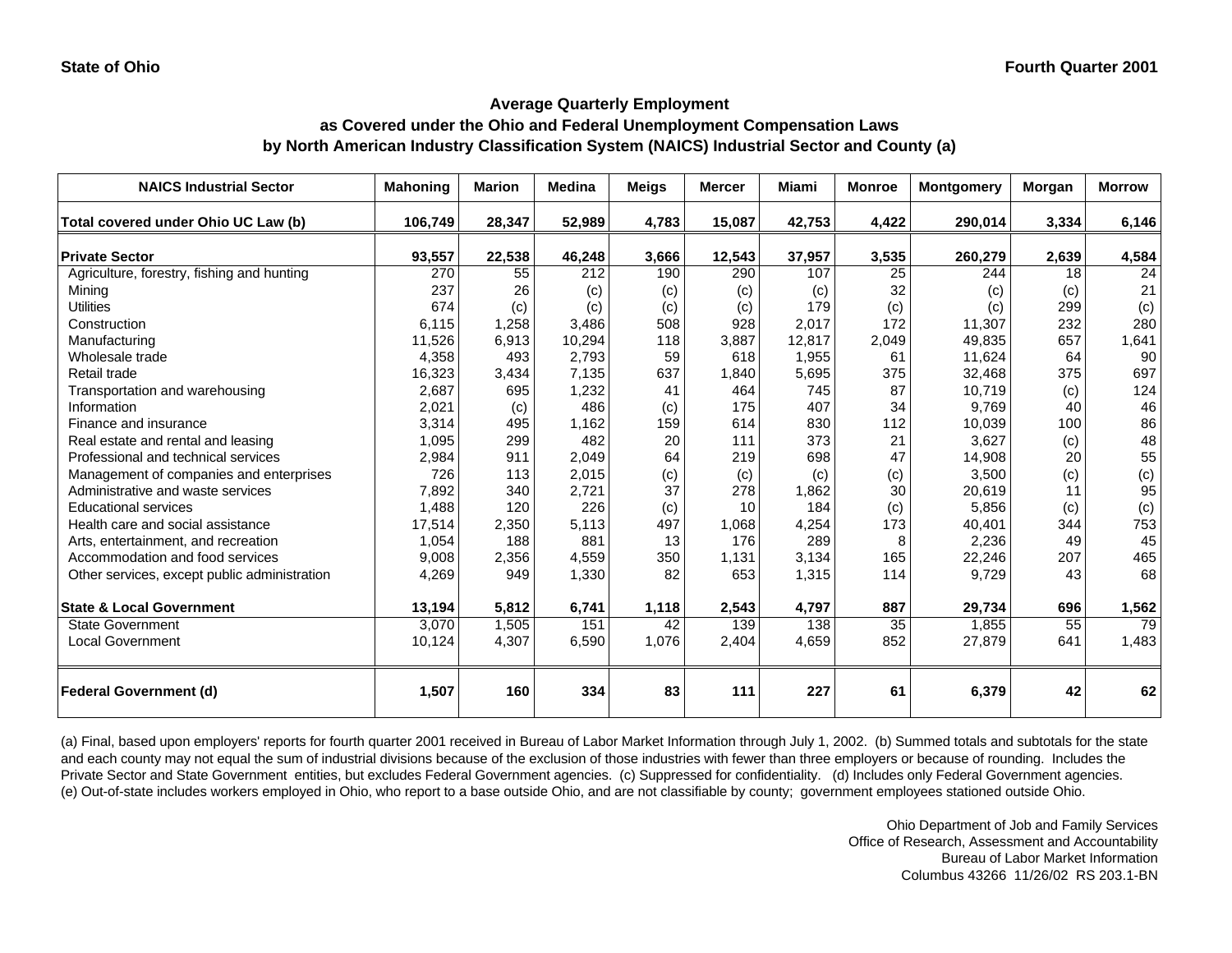#### **as Covered under the Ohio and Federal Unemployment Compensation Laws by North American Industry Classification System (NAICS) Industrial Sector and County (a)**

| <b>NAICS Industrial Sector</b>               | <b>Muskingum</b> | <b>Noble</b> | <b>Ottawa</b> | <b>Paulding</b> | Perry | Pickaway | <b>Pike</b> | Portage | Preble | Putnam |
|----------------------------------------------|------------------|--------------|---------------|-----------------|-------|----------|-------------|---------|--------|--------|
| Total covered under Ohio UC Law (b)          | 39,393           | 3,383        | 13,968        | 5,298           | 6,761 | 15,973   | 11,252      | 51,428  | 11,210 | 11,511 |
| <b>Private Sector</b>                        | 34,364           | 2,261        | 11,864        | 4,063           | 4,998 | 11,631   | 9,477       | 39,578  | 9,131  | 9,785  |
| Agriculture, forestry, fishing and hunting   | 34               | 16           | 113           | 298             | 19    | 104      |             | (c)     | 53     | 165    |
| Mining                                       | 385              | 93           | 120           | (c)             | 195   | (c)      | (c)         | 257     | 43     | (c)    |
| <b>Utilities</b>                             | 236              | 21           | (c)           | (c)             | 33    | 35       | (c)         | (c)     | (c)    | (c)    |
| Construction                                 | 1,472            | 80           | 541           | 128             | 511   | 896      | 435         | 2,404   | 444    | 882    |
| Manufacturing                                | 8,605            | 689          | 2,558         | 1,586           | 1,514 | 4,235    | 5,329       | 13,049  | 3,558  | 3,950  |
| Wholesale trade                              | 2,217            | 81           | 280           | 376             | 199   | 289      | 108         | 2,318   | 332    | 255    |
| Retail trade                                 | 6,675            | 341          | 2,033         | 530             | 746   | 1,579    | 1,031       | 5,709   | 1,488  | 1,248  |
| Transportation and warehousing               | 628              | 90           | 407           | 97              | 76    | 491      | 81          | 900     | 380    | 221    |
| Information                                  | 300              | 19           | 118           | 28              | 60    | 93       | 70          | 572     | 38     | 52     |
| Finance and insurance                        | 805              | 70           | 356           | 116             | 230   | 347      | 182         | 702     | 211    | 353    |
| Real estate and rental and leasing           | 287              | 6            | 140           | 30              | 25    | 94       | 63          | 482     | 101    | 46     |
| Professional and technical services          | 474              | 22           | 169           | 88              | 103   | 225      | 142         | 941     | 158    | 110    |
| Management of companies and enterprises      | 340              | (c)          | (c)           | (c)             | (c)   | (c)      | (c)         | 385     | (c)    | (c)    |
| Administrative and waste services            | 1,070            | 24           | 279           | 31              | 45    | 495      | 128         | 992     | 446    | 280    |
| <b>Educational services</b>                  | 517              | (c)          | (c)           | (c)             | (c)   | (c)      | 31          | 760     | 13     | (c)    |
| Health care and social assistance            | 5,637            | 395          | 1,235         | 286             | 620   | 1,044    | 940         | 3,106   | 658    | 758    |
| Arts, entertainment, and recreation          | 311              | (c)          | 470           | 26              | 42    | 100      | 11          | 1,014   | 37     | 85     |
| Accommodation and food services              | 3,090            | 237          | 1,657         | 235             | 388   | 1,125    | 639         | 4,293   | 828    | 810    |
| Other services, except public administration | 1,281            | 75           | 574           | 134             | 136   | 382      | 168         | 1,599   | 292    | 385    |
| <b>State &amp; Local Government</b>          | 5,029            | 1,122        | 2,104         | 1,237           | 1,763 | 4,343    | 1,774       | 11,850  | 2,079  | 1,725  |
| <b>State Government</b>                      | 470              | (c)          | 185           | 32              | 41    | 1,925    | 89          | 4,157   | 203    | 46     |
| <b>Local Government</b>                      | 4,559            | (c)          | 1,919         | 1,205           | 1,722 | 2,418    | 1,685       | 7,693   | 1,876  | 1,679  |
| <b>Federal Government (d)</b>                | 309              | 30           | 180           | 58              | 75    | 100      | 72          | 325     | 99     | 87     |

(a) Final, based upon employers' reports for fourth quarter 2001 received in Bureau of Labor Market Information through July 1, 2002. (b) Summed totals and subtotals for the state and each county may not equal the sum of industrial divisions because of the exclusion of those industries with fewer than three employers or because of rounding. Includes the Private Sector and State Government entities, but excludes Federal Government agencies. (c) Suppressed for confidentiality. (d) Includes only Federal Government agencies. (e) Out-of-state includes workers employed in Ohio, who report to a base outside Ohio, and are not classifiable by county; government employees stationed outside Ohio.

> Ohio Department of Job and Family Services Office of Research, Assessment and Accountability Bureau of Labor Market Information Columbus 43266 11/26/02 RS 203.1-BN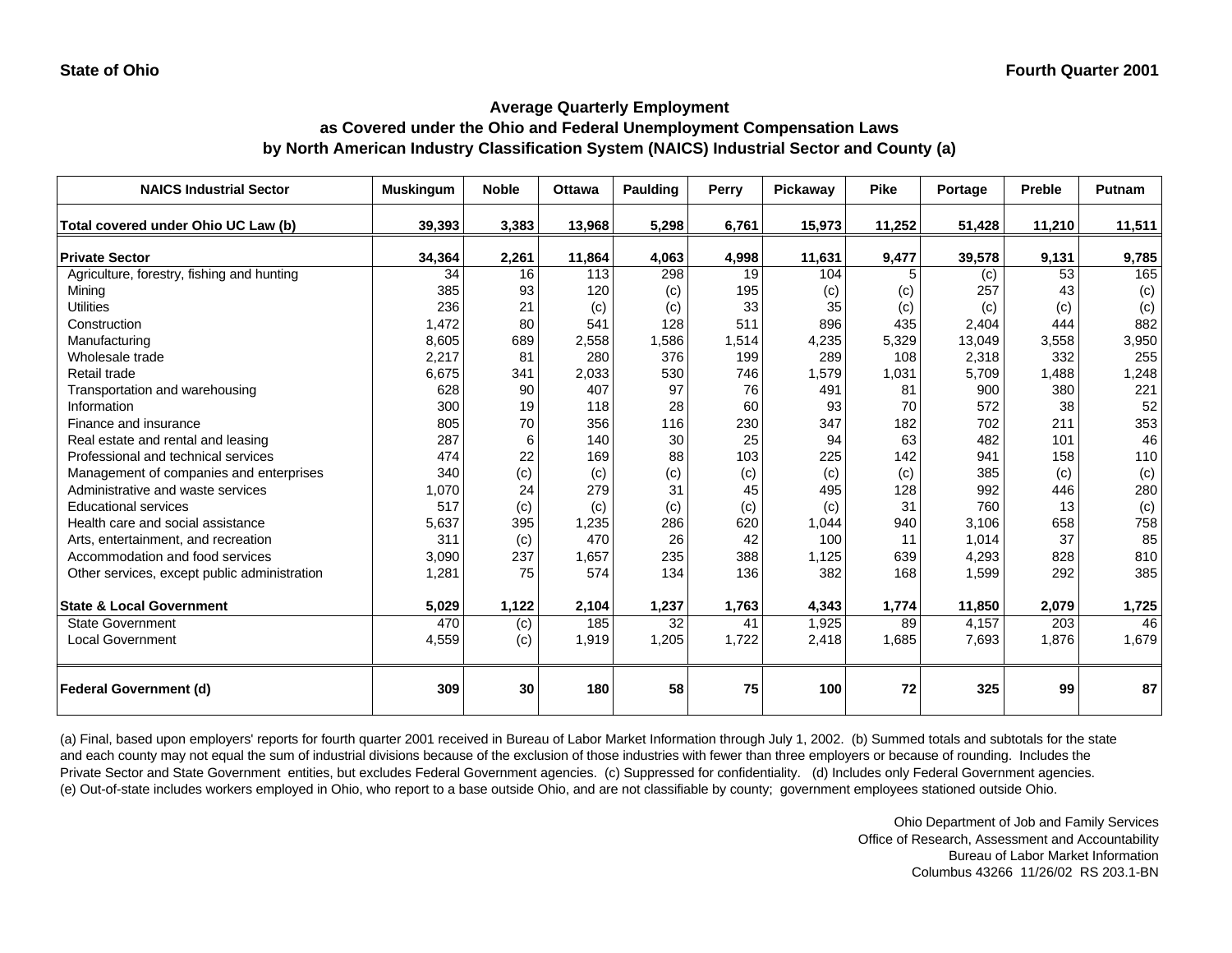#### **as Covered under the Ohio and Federal Unemployment Compensation Laws by North American Industry Classification System (NAICS) Industrial Sector and County (a)**

| <b>NAICS Industrial Sector</b>               | <b>Richland</b> | <b>Ross</b> | <b>Sandusky</b> | <b>Scioto</b> | <b>Seneca</b> | <b>Shelby</b> | <b>Stark</b> | <b>Summit</b> | <b>Trumbull</b> | <b>Tuscarawas</b> |
|----------------------------------------------|-----------------|-------------|-----------------|---------------|---------------|---------------|--------------|---------------|-----------------|-------------------|
| Total covered under Ohio UC Law (b)          | 59,789          | 25,392      | 26,445          | 25,095        | 21,880        | 28,423        | 173,156      | 258,641       | 89,378          | 36,144            |
| <b>Private Sector</b>                        | 50,991          | 20,390      | 22,986          | 19,638        | 18,762        | 25,688        | 154,350      | 229,215       | 78,400          | 31,482            |
| Agriculture, forestry, fishing and hunting   | 144             | 55          | 201             | 65            | 106           | 39            | 250          | 247           | (c)             | 229               |
| Minina                                       | (c)             | (c)         | (c)             | 9             | 145           | (c)           | 479          | 197           | 101             | 428               |
| <b>Utilities</b>                             | (c)             | 215         | (c)             | 101           | 106           | (c)           | 560          | 2,135         | (c)             | 69                |
| Construction                                 | 2,039           | 1,151       | 1,050           | 1,221         | 1,033         | 1,553         | 8,219        | 11,447        | 2,815           | 1,558             |
| Manufacturing                                | 14,858          | 4,451       | 9,709           | 2,406         | 5,907         | 13,187        | 39,166       | 41,912        | 26,126          | 8,834             |
| Wholesale trade                              | 1,357           | 542         | 469             | 359           | 623           | 1,359         | 8,250        | 13,211        | 2,601           | 1,198             |
| Retail trade                                 | 8,155           | 3,853       | 3,021           | 3,349         | 2,170         | 2,468         | 23,173       | 34,096        | 12,188          | 5,246             |
| Transportation and warehousing               | 1,311           | 388         | 291             | 468           | 470           | 670           | 2,115        | 8,698         | 2,936           | 887               |
| Information                                  | 1,406           | 734         | 268             | 256           | 277           | 210           | 2,228        | 4,198         | 665             | 435               |
| Finance and insurance                        | 1,339           | 392         | 538             | 625           | 684           | 335           | 5,549        | 9,299         | 1,903           | 752               |
| Real estate and rental and leasing           | 499             | 208         | 149             | 256           | 220           | 175           | 1,499        | 3,281         | 1,249           | 284               |
| Professional and technical services          | 1,040           | 341         | 333             | 396           | 396           | 300           | 4,703        | 10,627        | 2,232           | 635               |
| Management of companies and enterprises      | 104             | (c)         | 154             | 17            | 101           | (c)           | 826          | 4,662         | 663             | 153               |
| Administrative and waste services            | 3,214           | 1,187       | 956             | 1,600         | 520           | 1,048         | 9,193        | 16,562        | 3,459           | 1,332             |
| <b>Educational services</b>                  | 404             | 120         | (c)             | 183           | 1,006         | (c)           | 3,486        | 3,004         | 715             | 188               |
| Health care and social assistance            | 7,091           | 3,410       | 2,468           | 5,345         | 2,412         | 1,760         | 23,068       | 33,036        | 10,243          | 4,051             |
| Arts, entertainment, and recreation          | 732             | 139         | 320             | 83            | 165           | 86            | 1,734        | 3,174         | 808             | 286               |
| Accommodation and food services              | 4,735           | 2,365       | 1,740           | 2,384         | 1,602         | 1,482         | 12,800       | 20,260        | 6,753           | 3,487             |
| Other services, except public administration | 2,335           | 790         | 1,064           | 516           | 821           | 622           | 7,053        | 9,171         | 2,769           | 1,431             |
| <b>State &amp; Local Government</b>          | 8,800           | 5,003       | 3,459           | 5,456         | 3,116         | 2,735         | 18,805       | 29,424        | 10,977          | 4,661             |
| <b>State Government</b>                      | 2,118           | 1,694       | 208             | 1,807         | 542           | (c)           | 1,340        | 4,495         | 899             | 516               |
| <b>Local Government</b>                      | 6,682           | 3,309       | 3,251           | 3,649         | 2,574         | (c)           | 17,465       | 24,929        | 10,078          | 4,145             |
| <b>Federal Government (d)</b>                | 689             | 1,455       | 124             | 189           | 147           | 105           | 1,277        | 2,853         | 511             | 244               |